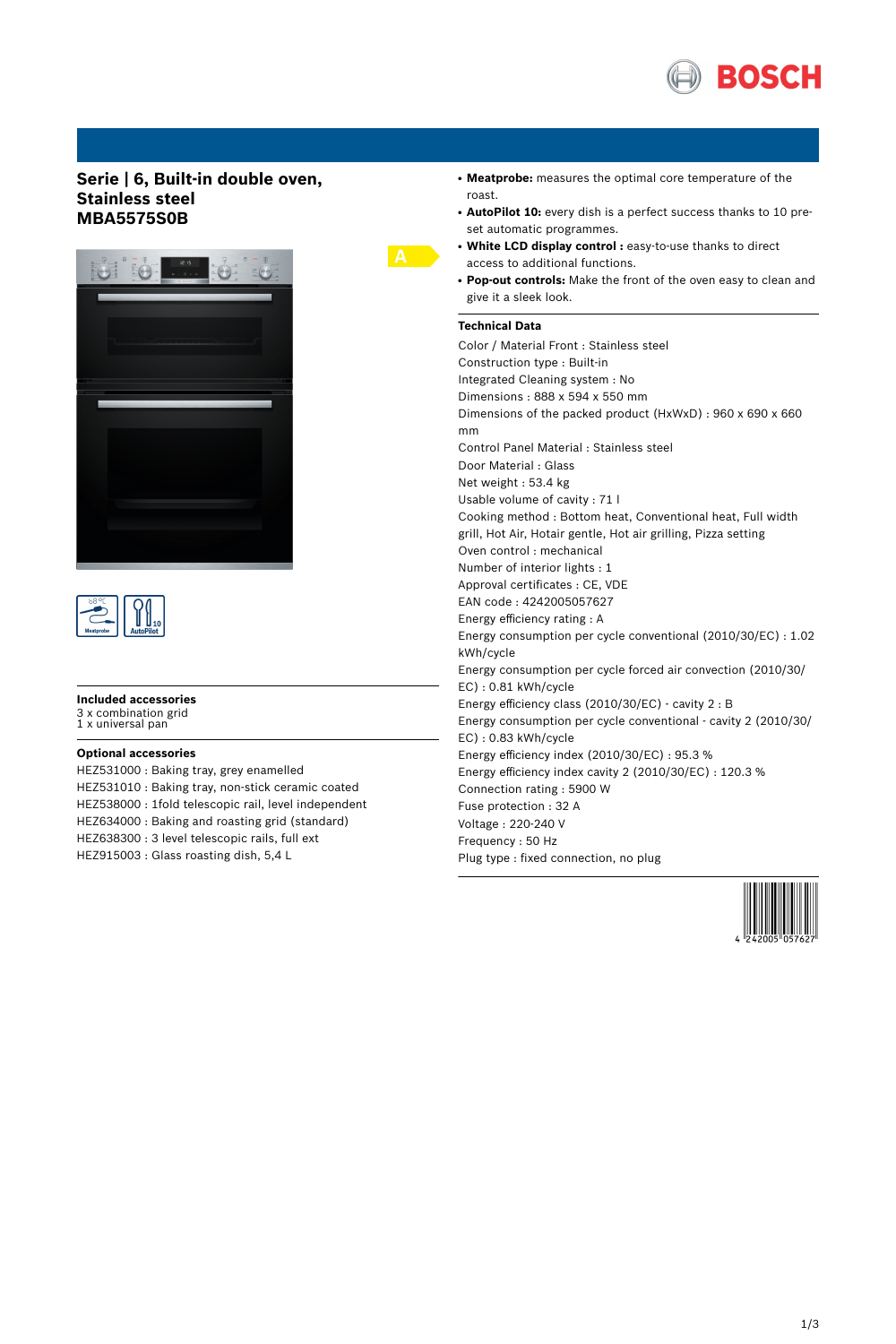

# **Serie | 6, Built-in double oven, Stainless steel MBA5575S0B**

#### **Design**

- LCD-display control (white)
- Rotary dial, Retractable control dials, round

#### **Features**

- Cavity volume: <sup>71</sup> litre capacity
- 5 shelf positions
- Electronic clock timer
- AutoPilot, <sup>10</sup>
- Straight bar handle
- Single-point meat probe
- Control panel lock Residual heat indicator

#### **Cleaning**

- EcoClean Direct programme

#### **Programmes/functions**

- Temperature range <sup>50</sup> °C <sup>275</sup> °C
- Fast pre-heating function

#### **Accessories**

- <sup>1</sup> <sup>x</sup> universal pan, <sup>3</sup> <sup>x</sup> combination grid
- <sup>1</sup> set of level independent telescopic rails, Stop function

#### **Performance/technical information**

- Nominal voltage: <sup>220</sup> <sup>240</sup> <sup>V</sup>
- Total connected load electric: 5.9 KW
- Appliance dimension (hxwxd): 888 mm x 594 mm x 550 mm
- Niche dimension (hxwxd): <sup>875</sup> mm <sup>888</sup> mm <sup>x</sup> <sup>560</sup> mm <sup>568</sup> mm x 550 mm
- Please refer to the dimensions provided in the installation manual
- Extra large capacity oven with grey enamel

### **Level independent telescopic rails**

#### **Features**

- Maximum window temperature 40° <sup>C</sup>

### **Technical information**